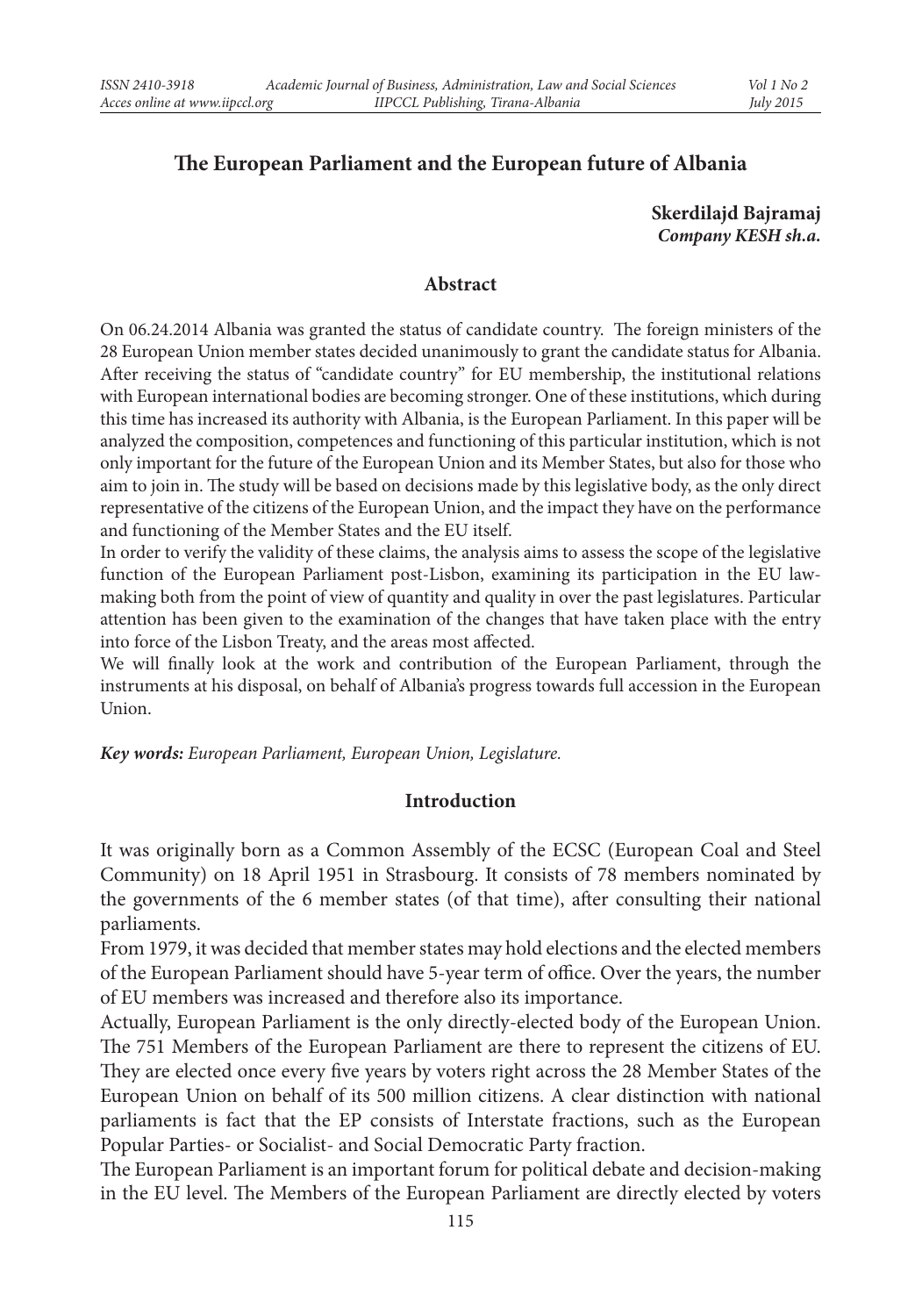in all Member States to represent people's interests with regard to European Union lawmaking and to make sure other European Union institutions are working democratically. Over the years and with subsequent changes in European treaties, the Parliament has acquired substantial legislative and budgetary powers that allow it to set, together with the representatives of the governments of the Member States in the Council, the direction in which the European project is heading. In doing so, the Parliament has sought to promote democracy and human rights – not only in Europe, but also throughout the world.

However, the same organization and functioning of the European Union, highlights the lack of a full and direct representation of EU citizens in the decision-making process. The debate on the democratic deficiencies of the European Union (EU) has focused mainly on the discrepancy between the decision-making process that develops in Brussels, apparently still lacking full participation by the European Parliament (EP), and the supervision exercised by democratic national parliaments within the Member States (MS). The European Parliament has been often criticized for his "incomplete role" that, even in the face of new powers assigned to it by the Lisbon Treaty (LT), remains minor when compared to the role exercised by national parliaments. The European Parliament does not have in fact a right to initiate legislation - which remains the exclusive preserve of the Commission (Art. 17.2 of Treaty on European Union) - and legislative powers and control in all policy areas.

On the other hand, precisely in order to mitigate the old problem of perennial democratic deficit that seems to afflict the EU, the Lisbon Treaty provides greater involvement of national parliaments in its activities, so that they can "express their views on legislative act drafts of European Union and on other matters which are of particular interest to them" (Protocol n. 1, of Treaty on European Union).

The role of national parliaments in EU decision-making process control should therefore be complementary to that of the EP, even through greater use of inter-parliamentary cooperation, emerged strengthened from Lisbon.

In order to verify the validity of these claims, the analysis presented here aims to assess the scope of the legislative function of the EP post-Lisbon, examining its participation in the EU law-making both from the point of view of quantity and quality over the past legislatures. In particular, they examined the changes that took place with the entry into force of the Lisbon Treaty, and the areas most affected.

The analysis reported refers only to public sources, as statements made by different political actors, the work in Parliament and the articles published in newspapers, magazines and research centres of greater importance in the background. In conclusion, brief general assessments on the legislative impact of European Parliament are presented, and the attention dedicated to it by the Italian Parliament. A renewed focus by the national parliamentary actors, that should be based on the increased role that the Lisbon Treaty reserves to both European Parliament and the national parliaments, respectively, in the participation and supervision of European decision-making processes. These are both key elements in mitigating the democratic shortcomings of the European Union in search of full respect of democratic legitimacy.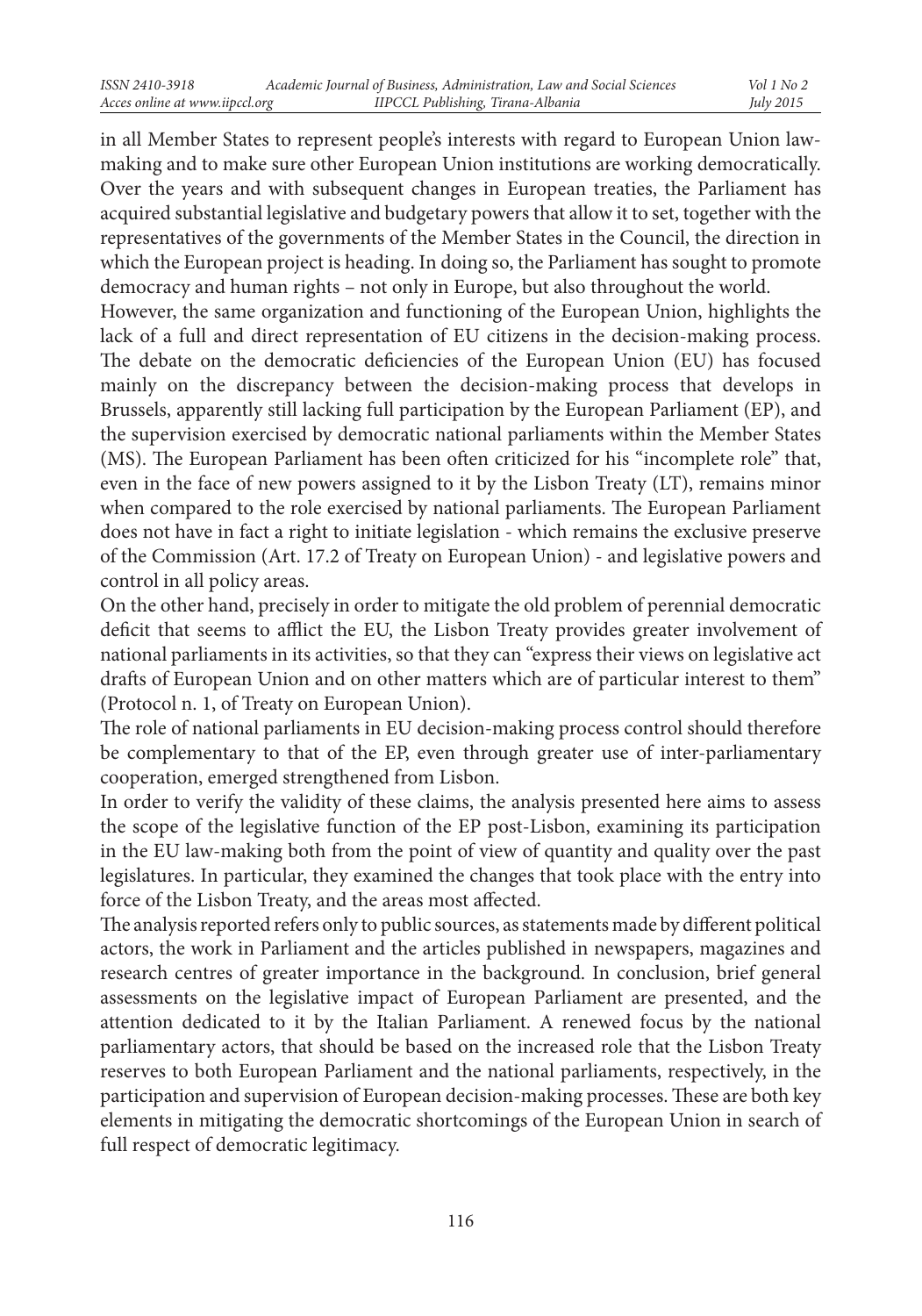# **The European Parliament after the Treaty of Lisbon**

The entry into force of the Lisbon Treaty in December 2009 was preceded by a few months that the seventh legislature of the EP (July 2009) took office, which was able to take advantage of many new laws introduced by Lisbon Treaty. The most frequent use of the co-decision legislative procedure - now renamed symbolically "ordinary legislative procedure" OLP (Art. 294 TFEU) is undoubtedly the most important sign of a greater involvement of the EP in the European legislative process. The ordinary legislative procedure, in fact, submits the Commission's legislative proposals to the approval and amendments of both the EP and the Council on an equal basis. Full participation, not provided instead by the other procedures involving the EP: special legislative procedures (art. 289.2 TFEU). The latter, like the approval process and the consultation process, provide for a role of Parliament which is "either not binding (Consultation Process) or not participatory (Approval process)", making it subject to the pre-eminent role of the Council.

The Lisbon Treaty increased the legal basis that requires the co-decision coming to represent about 88% of the legislative areas that require the participation of the European Parliament. The use of special legislative procedures was however greatly reduced, now being contemplated in just thirty legislative areas.

Starting from the fourth term of the EP, it can be noticed a steady increase in the use of the co-decision procedure, introduced by the Maastricht Treaty. A net resulting increase, especially during the first ten years of this century, thanks to the entry in force of the Treaty of Amsterdam and Lisbon, who have expanded the areas of application. During the current legislature, the ordinary legislative procedure has now become the main procedure, applied on average in about 82% of cases. Greater participation of the EP, achieved at the expense of the consultation procedure in 74 areas of legislation, remained the most widely used until the end of 2006 (Maurer, 2003, 231). However, a wider application of the ordinary legislative procedure is not matched by an increase in decision files approved. The VII legislature, compared to the past, does not show any increase in the adoption of legislative acts, the number of which, we can presume, will probably settle at the levels of the previous year. This figure, apparently contradictory, could have two explanations. The first is related to a sharp decrease in the number of new legislative proposals licenced by the Commission since 2007, as shown by the data collected by an independent organization set-up to promote better debates and greater transparency in EU decision-making. The decision of the Commission is to be considered in line with the promise of better regulation through a thinning of the bulky jungle of EU legislative acts. A goal announced by the Commission President *José Manuel Barroso* argued the introduction of stricter political planning by the Secretary General towards the different general directions. The search for a less but better legislation adopted by the Commission, has definitely influenced the slight quantitative decline in legislative acts.

Secondly, the wait for the entry into force of Lisbon Treaty would push the Commission to delay the presentation of several legislative proposals. An action motivated by both the desire to adopt important files already under consideration before the workload resulting from the new areas of co-decision could slow down the procedure, and by the opposed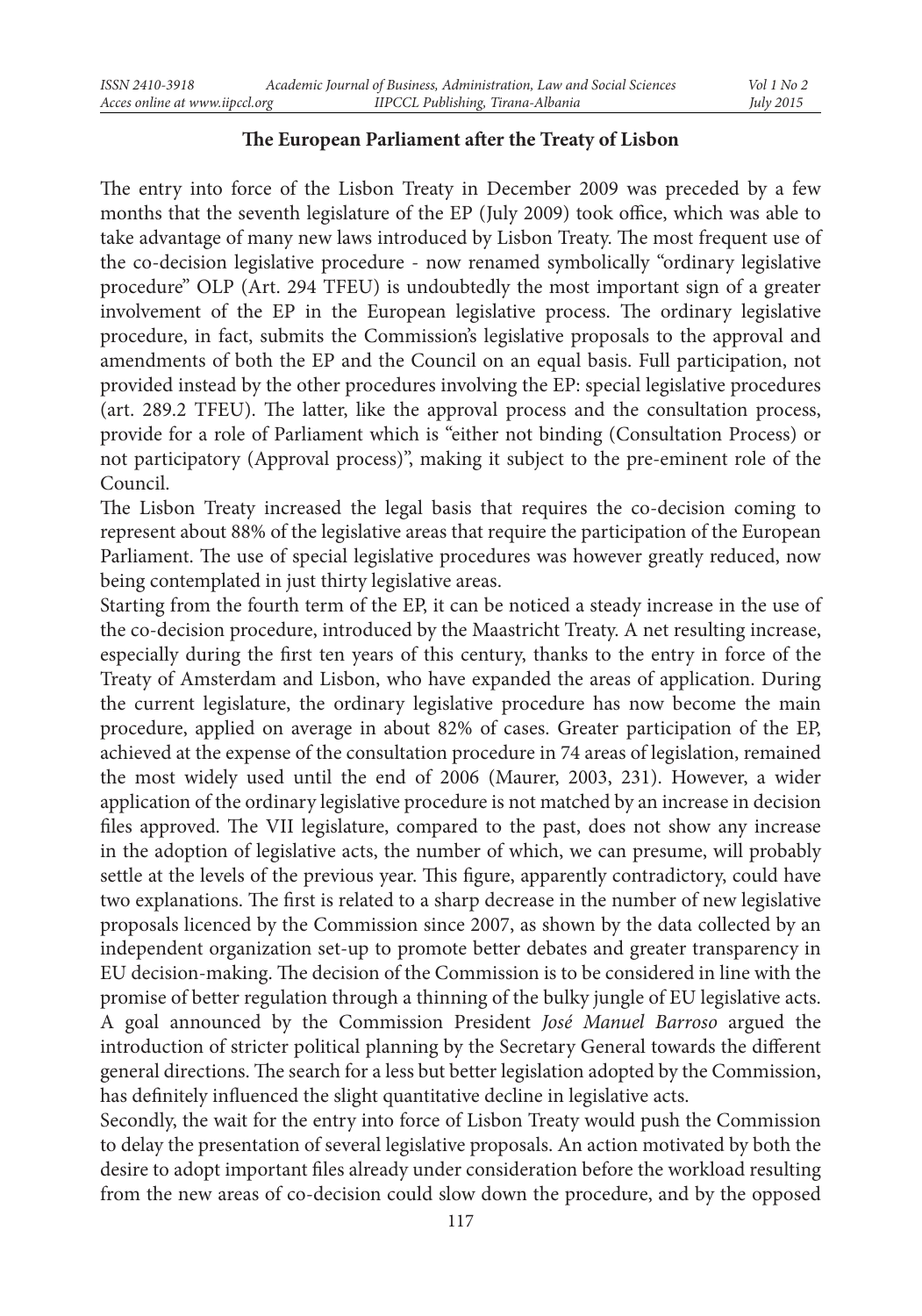desire to wait for the new treaty to exploit new areas of ordinary legislative procedure and present proposals that could find a political support in a co-legislator European Parliament. An explanation is reflected in the numbers of the legislative initiatives of the Commission, in sharp decline until the end of 2010, and consequently in the co-decision procedures adopted by the EP.

The simple quantitative data on EU legislation may in some cases seem limited if not misleading, since not all the ordinary legislative procedures have the same value, like different is the effect of the amendments proposed by Parliament.

In the analysis of the evolution of Parliament's legislative activity, timing regarding the adoption of co-decision files is another important aspect to be considered. The approval of a legislative proposal by the ordinary legislative procedure foresees a maximum of three stages of reading, until reaching a joint approval by the EP and the Council. If at the end of the third phase, which presumes the prior establishment of a conciliation committee between representatives of both co-legislator institutions and the Commission, no agreement is reached, the legislative initiative will be considered not approved. In addition, in order to reduce the legislative time, the second and third readings have time limits within which Parliament and the Council are called upon to rule (art. 294 TFEU).

When considering the data of the last three terms, it is clear that the adoption of files at first reading tend today to be the norm in 85% of cases. A clear change from the fifth parliamentary term, during which only 30% of the acts was adopted at first reading, and a further improvement from the VI term, which already showed a greater convergence of positions taken by the EP and the Council in the early stage of the procedure (about 3/4). Such tendency appears to be primarily motivated by a "growing familiarity with the codecision procedure by all institutions involved". The Parliament now has the ability to approve the proposal at first reading by a simple majority voting, and usually places the more politically sensitive files at the top of the agenda, to facilitate discussion and speed up the approval.

The Presidencies of the Council have shown the desire to conclude the procedures during its term, showing a greater tendency to achieve the first-reading agreements, more flexible since there are no time limits set out until successive phases. Finally, the Commission ready to push through its proposals at first reading to demonstrate efficiency and reduce amendments. Because of these reasons concerning the individual institutions, it should be highlighted the strengthening of contacts between the institutions, through which the representatives of the EP and the Council have begun to hold contacts and negotiations from the very preliminary stages of ordinary legislative procedure.

This has led to two other effects. An increase of the acts approved by the European Parliament in fast second reading, thanks to the presence of informal negotiations between the Parliament and the Council before the latter expresses its position at first reading, and use of adoptions at third reading becoming residual, preceded by the conciliation procedure. The end result is a constant shortening of the average duration of the legislative process, for the 22 months of the V term (1999-2004), to almost 4 of the VII term (2009-2014). This is an improvement achieved thanks to the higher number of agreements concluded at first reading compared to the previous years, where the average duration of adoption found in the individual stages of the procedure remained substantially unchanged.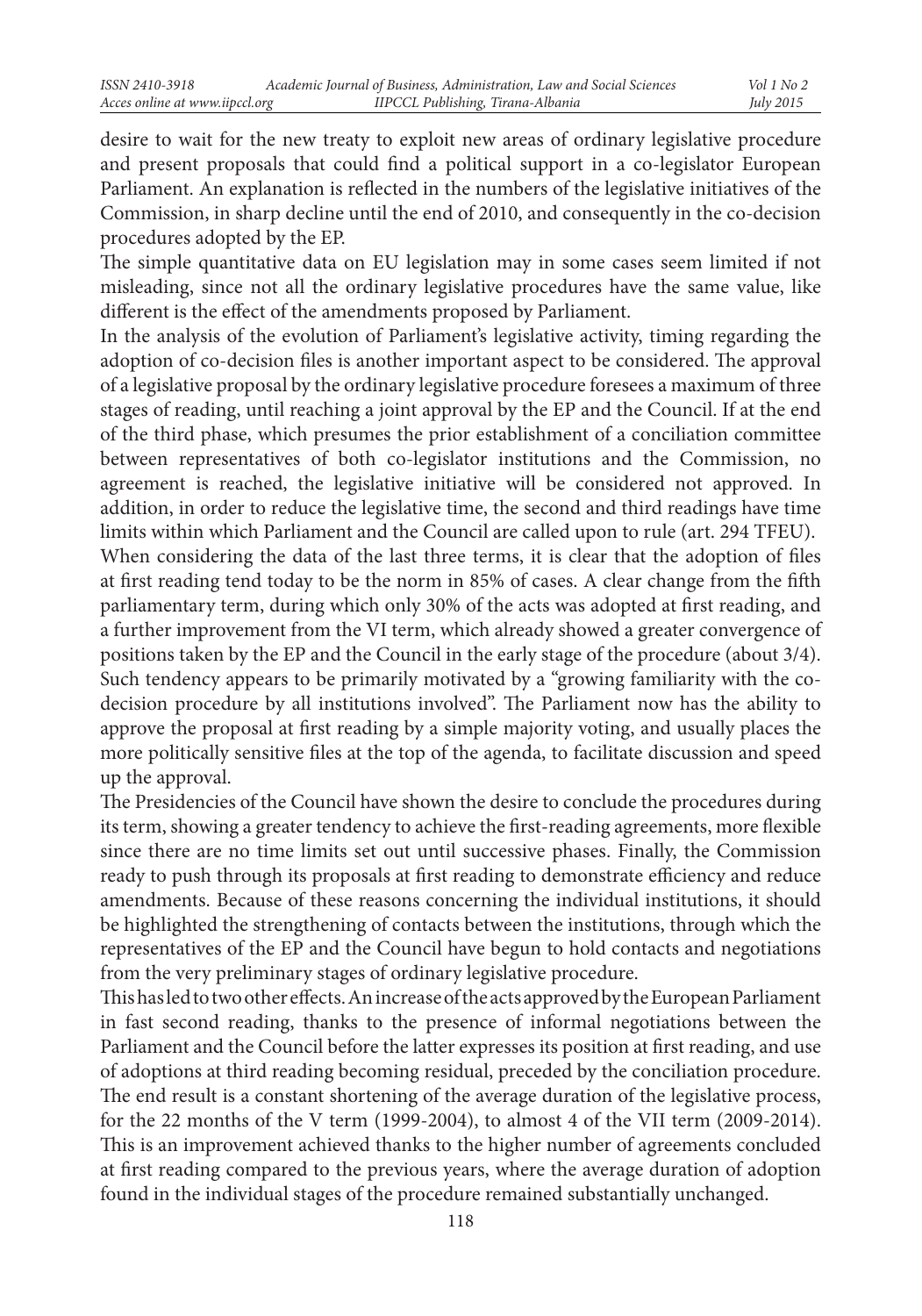The reduction legislative time is considered one of the most important results achieved by the European institutions. However, from the EP point of view the evaluation appears twofold. If there is no doubt that the constant and fruitful dialogue with the Council has facilitated the adoption of the proposals, while creating a more "institutional trust" based on more cooperative attitude of legislators, excessive conclusion of first reading agreement has raised extremely doubts and criticism. These mainly concerned the lack of transparency and media coverage on the informal negotiations, together with the reduction of the democratic control carried out by Parliament as a whole. A situation caused by the extensive participation of experts, whose ambitions and personal interests might affect the structure of the agreement reached and, in fact, reduce the monitoring exercised by the parliamentary committees and the plenary (Costa, 2011, 31-33). Not surprisingly, in 2008, the EP adopted a code of conduct for the negotiations, aimed at "increasing transparency and democratic accountability, especially at an early stage of the procedure".

Thanks to the higher powers provided by the Lisbon Treaty, the legislative work of Parliament has obviously affected a wider spectrum of thematic areas, previously excluded from the co-decision procedures. The new legal bases introduced by the last reform of the Treaties extend the ordinary legislative procedure in areas such as the area of freedom security and justice, agriculture, fishing and trade policy. To understand the possible changes, it may be useful to examine the distribution of legislative files between the parliamentary committees during the last two legislatures. Data shows that during recent years it was actually achieved a moderate redistribution of legislation workloads. This way, it seems to have been partially overcome the historical division between legislative committees, consulting and non-legislative, which in the past (and still today) was due to frequent political struggles between the parliamentary groups, eager to "occupy" the most influential posts in the committees.

In the specifics, the legislation adopted by the current Parliament concerned numerous dossiers worth mentioning. For the first time in history, the EP has had occasion to rule on the reform of the Common Agricultural Policy, in a long process that ended only at third reading. In the economic field, it has participated in the approval of some of the most important regulations that have introduced greater supervision of public budgets of MS, such as those contained in the two-pack, or those relating to the establishment of the single supervisory mechanism, first pillar in the construction of the banking Union. On environmental issues, the EP has been able to influence the review of the system of credit emission, which regulates the cost of polluting production activities by limiting emissions of greenhouse gases. In the area of social policy we should remember the battle (still in progress) endorsed by European Parliament for the extension of maternity leave, while on immigration issues should be mentioned the contribution in defining the new rules on the introduction of temporary controls to internal borders. It is a short list of examples useful to give an idea of the heterogeneity of issues on which the Parliament has had to legislate – in a binding and participatory manner - together with the Council.

Having to finally consider the "not-full" legislative participation exercised by parliament through the special procedures of approval and consultation, we have seen how their usage has been dramatically reduced in favour of benefit of co-decision. The EP was still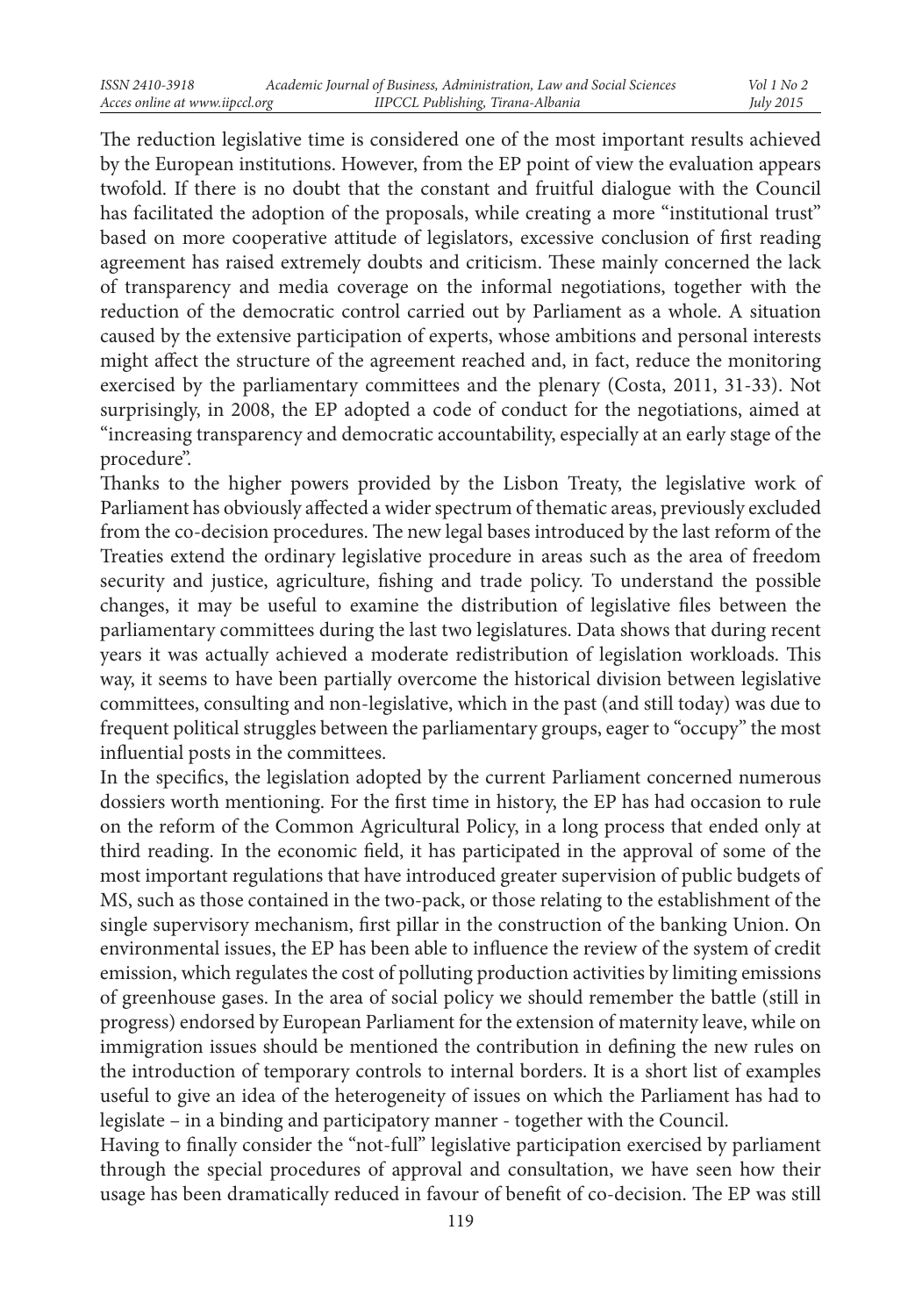called upon to give its approval on files of great significance, like the approval of the multiannual budget of the EU, which required extensive negotiations, and the conclusion of the disputed International agreement anti-counterfeiting, rejected by Parliament, thanks to new powers granted by Lisbon.

Each time the EP was only consulted, has however emerged the will to exercise a role as participatory as possible, sometimes outside of that intended by the treaties. Such is the case with the creation of the European External Action Service (EEAS), in which the Parliament, relying on his powers of approval of the Community budget (which also includes the financing of the EEAS), managed to push through some instances advanced during the consultation requested by the institution of diplomatic service (Wisniewski, 2013).

Many of the resolutions licenced on its own initiative by the Parliament are to be considered in the name of affirming of a greater proactive participation in the legislative proposals and an equal role to that of other institutions. These are non-binding documents but with a significant political value, which allowed the EP to express a position on major issues in the European public debate, from the introduction of Eurobonds to the strengthening of the resources of the EU budget, through the creation of a free trade area with the United **States** 

## **Conclusions**

The European Parliament that we know today, the one after the Treaty of Lisbon, has found more established powers in most areas of legislation. A strengthening in addition to greater speed in adopting of the acts, motivated mainly by improved inter-institutional cooperation, however, not without criticism. Over the past five years, the overall impact of the EP in the legislative work of the EU is considered to be certainly increased, although, because the Commission was motivated to favour the quality of the laws over the quantity, the number of co-decision procedures concluded has not increased compared to past legislatures. Nonetheless, it was possible to detect the involvement of a larger number of parliamentary committees, previously excluded from areas of co-decision. So in general, it has been found an improvement of the democratic decision-making, even though the path to the realization of full democratic control remains incomplete. Just think of the many areas where the Council remains the sole and exclusive legislator, as in the case of the Common Foreign and Security Policy.

In conclusion, even though there are still whole areas of legislation excluded from full participation of Parliament - think of all the decisions of the Council regarding the Common Foreign and Security Policy - the Treaty of Lisbon has contributed to improve the democratic nature of many decisions. The innovations have enabled a real increase of the involvement of the EP, which was noted more in the work of the individual Parliamentary committees than in the numbers of the initiatives adopted. However, the problems concerning the implementation of an effective democratic control at European level cannot be considered resolved. The European Parliament, as the only European institution directly elected by the citizens, is undoubtedly the most important expression of democracy at EU level, but given its institutional deficit, needs at the same time a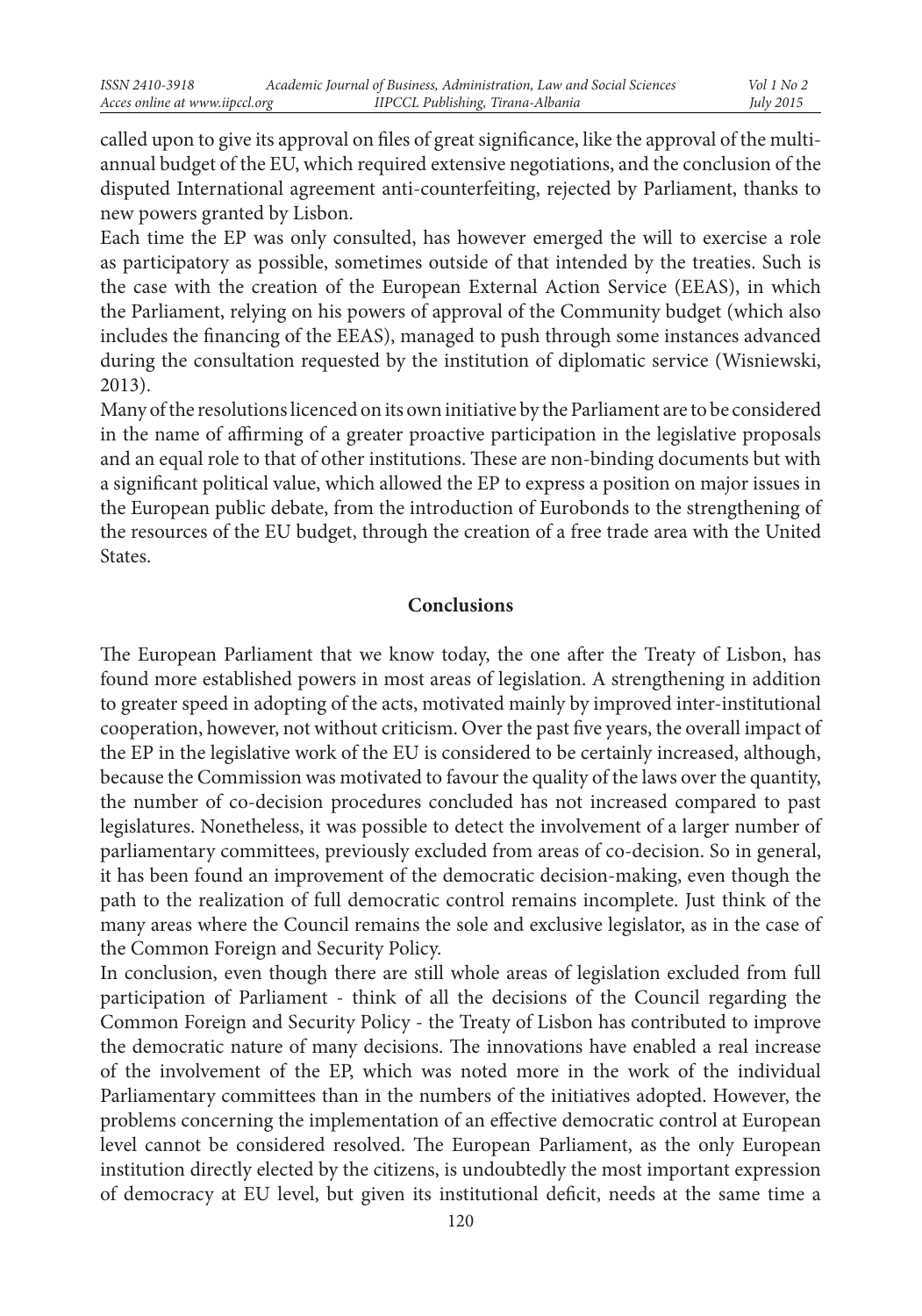continuous cooperation with national parliaments, as the only ones able to provide a direct democratic control when the EP is unable or unsuitable to perform it. It is precisely for this reason that the Lisbon Treaty also included a strengthening of the role of national parliaments (Protocol n. 1 of Treaty on European Union).

Despite this progress, during the political debates of the member states, the European Parliament does not yet appear as the primary subject. It is rare that members of national parliaments cite the positions taken in Strasbourg, or at least demonstrate specific knowledge of the objections raised there, although the topics discussed at the EP usually receive more attention in the case of binding decisions.

So, in spite of the increased legislative powers of the EP, the failure to take note of its new role on the part of some member states, and excessive closure of their Parliaments to issues not considered of national interest, appear to reduce the scope of some of the reforms introduced by the Lisbon Treaty. Measures aimed not only to enhance and improve the inter-parliamentary cooperation, but also to expand and strengthen the democratic nature of the European legislative procedures.

In terms of our country, as a candidate country for membership in the EU, EP resolutions do have only an advisory and not binding role in the decision making process of the EU enlargement policy. The Foreign Policy Commission of the European Parliament has adopted various resolutions on Albania, and the most important, recently, has been the recommendation to grant the status of candidate country. The rapporteur for Albania in the European Parliament prepared the resolution for Albania, which became the subject of a debate in the EP for the status of candidate country.

European Parliament resolution of 30 April 2015 on the 2014 Progress Report on Albania (2014/2951(RSP)), make statements which promote regional stability and cooperation and good neighbourly relations. European Parliament legislative resolution of 29 April 2015 on the proposal for a regulation of the European Parliament and of the Council on certain procedures for applying the Stabilisation and Association Agreement between the European Communities and their Member States, of the one part, and the Republic of Albania, as the other party (codified text) (COM(2014)0375 – C8-0034/2014 – 2014/0191(COD)) (Ordinary legislative procedure – codification): European Parliament 2014 – 2019.

In addition, there have been occasional assessments by the European Parliament and other international organizations regarding the organization and conduct of parliamentary and local elections in Albania.

These resolutions have played and still play a significant role in the maintenance of fragile democracy in Albania. They contain the guidelines of our internal and external policies, serving to a better functioning of the rule of law in Albania. Thanks to the work and continuous support of the European Parliament difficult moments were overcome for the functioning of democracy in Albania, considering critical relations that exist between political parties in Albania.